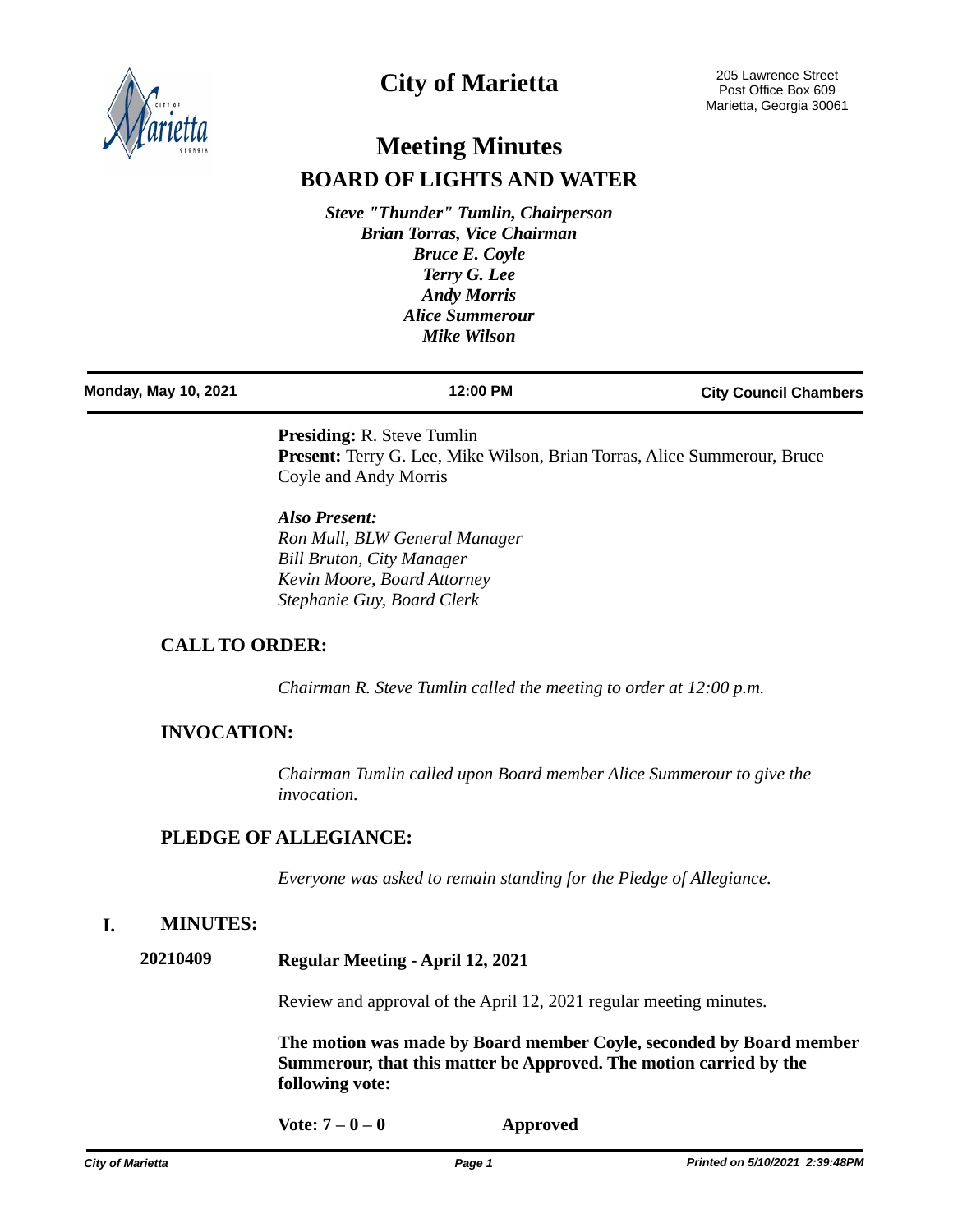#### **APPOINTMENTS/PRESENTATIONS: II.**

#### **SCHEDULED APPEARANCES: III.**

#### **BLW OPERATING DEPARTMENTS: IV.**

**Customer Care:**

**Electrical:**

#### **20210410 Pole Attachment License Agreement/ Fiber South**

**C/A 4991** Consideration for approval to execute the proposed Pole Attachment License Agreement for distribution poles between Fiber South and the Marietta Board of Lights and Water.

> *Motion to authorize the execution of the Pole Attachment License Agreement for distribution poles between Fiber South and the Marietta Board of Lights and Water, as amended.*

**The motion was made by Board member Coyle, seconded by Board member Lee, that this matter be Approved. The motion carried by the following vote:**

**Vote: 6 – 1 – 0 Approved as Amended** Voting Against: R. Steve Tumlin

### **20210454 MEAG Solar Initiative/ Electric Cities of Georgia RECA**

Update on the Municipal Electric Authority of Georgia (MEAG) Solar Initiative and the Electric Cities of Georgia Renewable Energy Customer Agreement (RECA).

### **Reported**

### **Marketing:**

### **Information Technology (IT):**

#### **20210448 Pole Attachment License Agreement/ Georgia Power Company**

**C/A 4992** Consideration for approval to execute the non-mandatory Pole Attachment License Agreement between Georgia Power Company and the City of Marietta/ Board of Lights and Water for the purpose of installing fiber optic cable to the Sawyer Road Fire Station and the Scufflegrit Road Substation.

> *Motion to authorize the execution of the non-mandatory Pole Attachment License Agreement between Georgia Power Company and the City of Marietta/ Board of*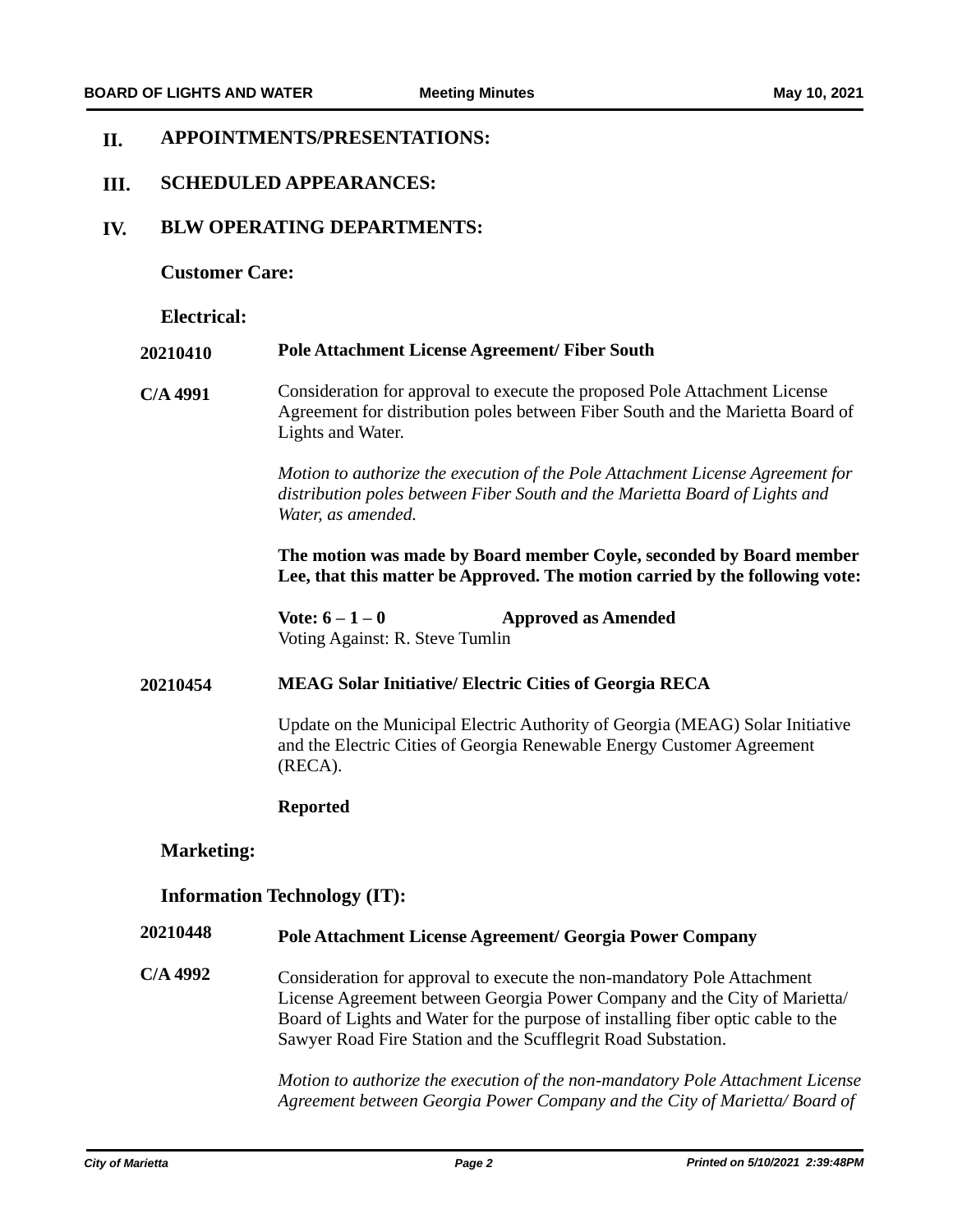*Lights and Water for the purpose of installing fiber optic cable to the Sawyer Road Fire Station and the Scufflegrit Road Substation, as amended, subject to approval by the City Attorney and General Manager.*

**The motion was made by Board member Lee, seconded by Board member Coyle, that this matter be Approved. The motion carried by the following vote:**

**Vote: 6 – 1 – 0 Approved as Amended** Voting Against: R. Steve Tumlin

### **Water & Sewer:**

# **20210427 Fairground B Utility Relocation Project/ Change Order No. 3**

Consideration to authorize Change Order No. 3, in the amount of \$73,916.75, to the construction contract with K.M. David Contracting Company for the Fairground B Utility Relocation Project (Roswell Street to Frasier).

*Motion to authorize Change Order No. 3, in the amount of \$73,916.75, to the construction contract with K.M. Davis Contracting Company for the Fairground B Utility Relocation Project.*

**The motion was made by Board member Summerour, seconded by Board member Lee, that this matter be Approved. The motion carried by the following vote:**

**Vote: 7 – 0 – 0 Approved**

### **20210453 Emergency Sewer Rehabilitation Project - Phillips and Victory Drives/ Easements**

Consideration for approval and authorization for compensation for the required easements.

*Motion to approve and authorize compensation for required easements for the Phillips Drive and Victory Drive Emergency Sewer Rehab Project.*

**The motion was made by Board member Wilson, seconded by Board member Lee, that this matter be Approved. The motion carried by the following vote:**

**Vote: 7 – 0 – 0 Approved**

**20210419 Water Professionals Appreciation Day/ National Drinking Water Week**

Recognition of staff during Georgia Water Professionals Appreciation Day which is observed this month in conjunction with National Drinking Water Week.

**Presented**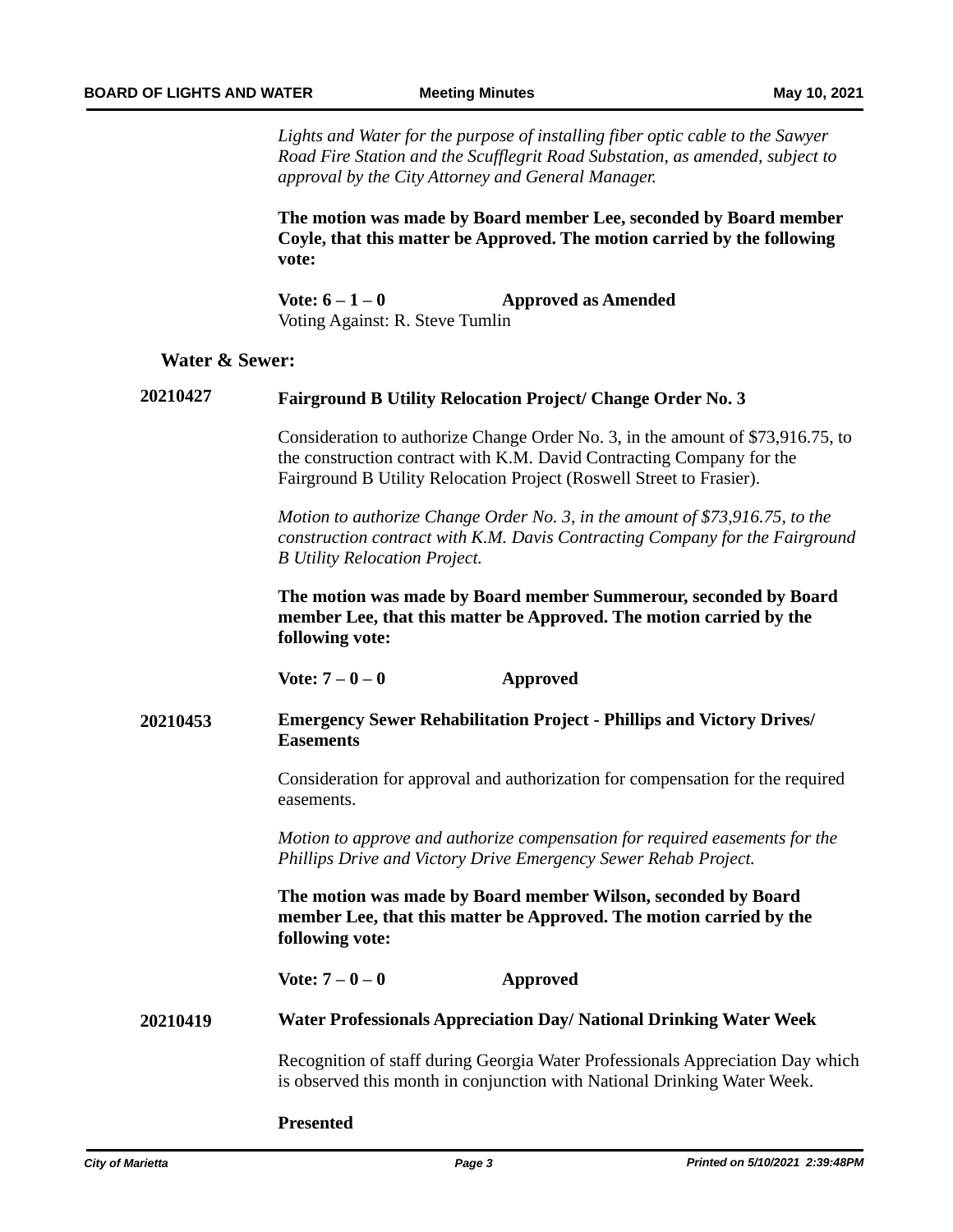### **20210411 Cobb County-Marietta Water Authority**

Monthly Cobb County-Marietta Water Authority report.

**Reported**

#### **CENTRALIZED SUPPORT: V.**

**Finance:**

# **20210404 BLW Financials**

Review of BLW Finance reports for April 2021.

**Reported**

### **VI. COMMITTEE REPORTS:**

**20210412 Budget/ Rates Committee**

Report from the May 10, 2021 Budget/ Rates Committee meeting.

#### **Reported**

#### **20210413 Adoption of FY2022 Marietta Board of Lights and Water Budget**

**Res. 369** Resolution adopting the Annual Budget for the Marietta Board of Lights and Water for the fiscal year ending June 30, 2022.

> *Motion to approve the Resolution adopting the Annual Budget for the Marietta Board of Lights and Water for the fiscal year ending June 30, 2022.*

> **The motion was made by Board member Lee, seconded by Board member Torras, that this matter be Approved. The motion carried by the following vote:**

**Vote: 7 – 0 – 0 Approved**

# **VII. CHAIRPERSON'S REPORT:**

# **20210414 MEAG Business Report**

Report on Municipal Electric Authority of Georgia (MEAG) business during the month of April 2021.

#### **Reported**